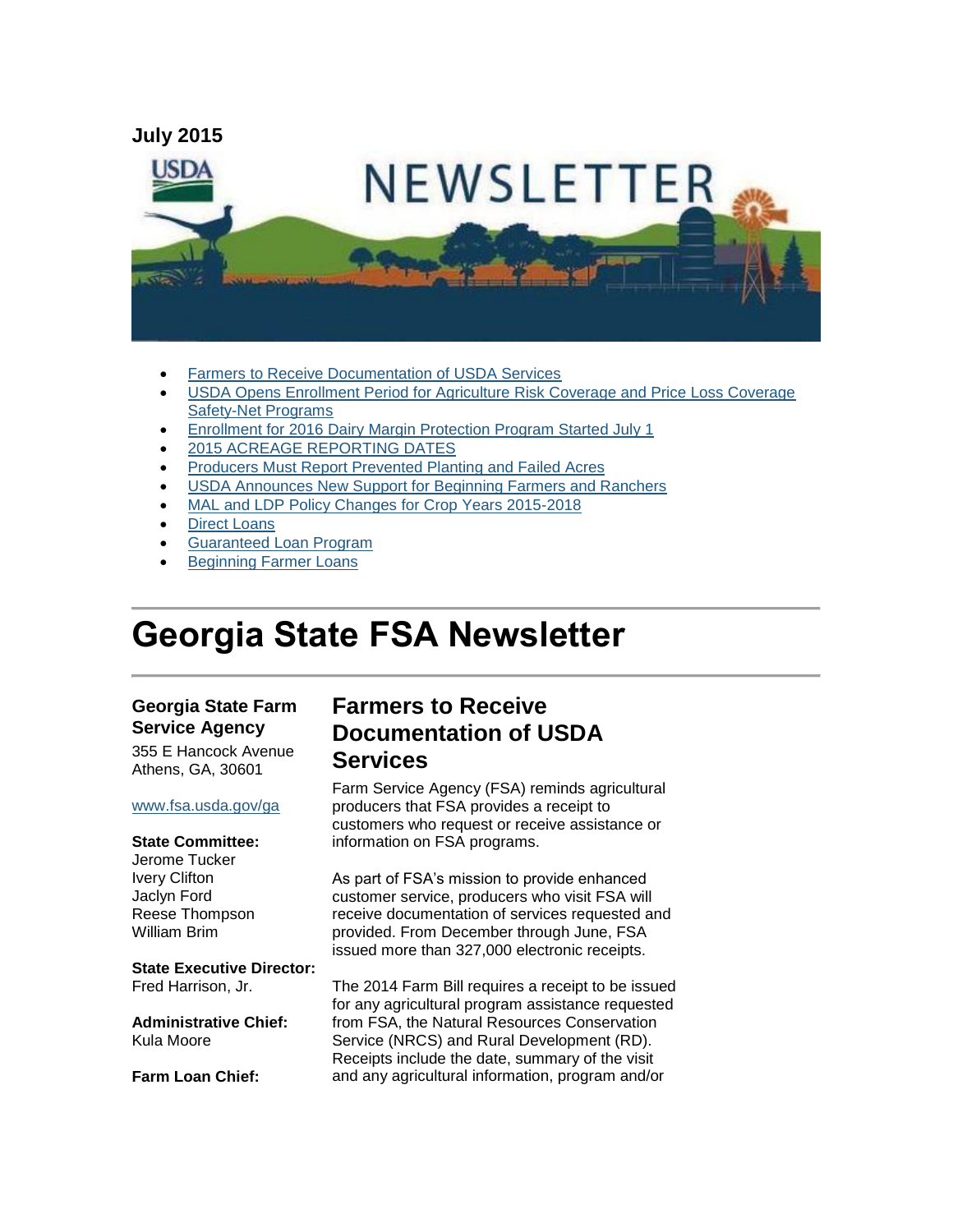| David Laster                                                                                      | loan assistance provided to an individual or entity.                                                                                                  |
|---------------------------------------------------------------------------------------------------|-------------------------------------------------------------------------------------------------------------------------------------------------------|
| <b>Farm Program Chief:</b><br><b>Brett Martin</b>                                                 | In some cases, a form or document – such as a<br>completed and signed program enrollment form -<br>serve as the customer receipt instead of a printed |
| <b>Public Affairs/Outreach:</b><br>Neal Leonard                                                   | or electronic receipt. A service is any information,<br>program or loan assistance provided whether<br>through a visit, email, fax or letter.         |
| Please contact your local<br>FSA Office for questions<br>specific to your operation<br>or county. | To learn more about FSA, visit www.fsa.usda.gov<br>or to find your local USDA office, visit<br>http://offices.usda.gov.                               |

# <span id="page-1-0"></span>**USDA Opens Enrollment Period for Agriculture Risk Coverage and Price Loss Coverage Safety-Net Programs**

U.S. Department of Agriculture (USDA) announced that eligible producers may now formally enroll in the Agriculture Risk Coverage (ARC) and Price Loss Coverage (PLC) programs for 2014 and 2015. The enrollment period began June 17, 2015, and will end Sept. 30, 2015.

The new programs, established by the 2014 Farm Bill, trigger financial protections for agricultural producers when market forces cause substantial drops in crop prices or revenues. More than 1.76 million farmers have elected ARC or PLC. Previously, 1.7 million producers had enrolled to receive direct payments (the program replaced with ARC and PLC by the 2014 Farm Bill). This means more farms have elected ARC or PLC than previously enrolled under previously administered programs.

Nationwide, 96 percent of soybean farms, 91 percent of corn farms, and 66 percent of wheat farms elected ARC. 99 percent of long grain rice farms, 99 percent of peanut farms, and 94 percent of medium grain rice farms elected PLC. For data about other crops and state-by-state program election results go to [www.fsa.usda.gov/arc-plc.](http://www.fsa.usda.gov/arc-plc)

Covered commodities under ARC and PLC include barley, canola, large and small chickpeas, corn, crambe, flaxseed, grain sorghum, lentils, mustard seed, oats, peanuts, dry peas, rapeseed, long grain rice, medium grain rice (which includes short grain and sweet rice), safflower seed, sesame, soybeans, sunflower seed and wheat. Upland cotton is no longer a covered commodity.

For more information please contact your local FSA office [https://offices.usda.gov.](https://offices.usda.gov/)

# <span id="page-1-1"></span>**Enrollment for 2016 Dairy Margin Protection Program Started July 1**

FSA today announced that as of July 1, 2015, dairy farmers can enroll in [Margin Protection Program](http://www.fsa.usda.gov/FSA/webapp?area=home&subject=dmpp&topic=landing) **for coverage in 2016**. The voluntary program, established by the 2014 Farm Bill, provides financial assistance to participating dairy operations when the margin – the difference between the price of milk and feed costs – falls below the coverage level selected by the farmer.

The Margin Protection Program gives participating dairy producers the flexibility to select coverage levels best suited for their operation. Enrollment begins July 1 and ends on Sept. 30, 2015, for coverage in 2016. Participating farmers will remain in the program through 2018 and pay a \$100 administrative fee each year. Producers also have the option of selecting a different coverage level during open enrollment each year. Margin Protection Program payments are based on an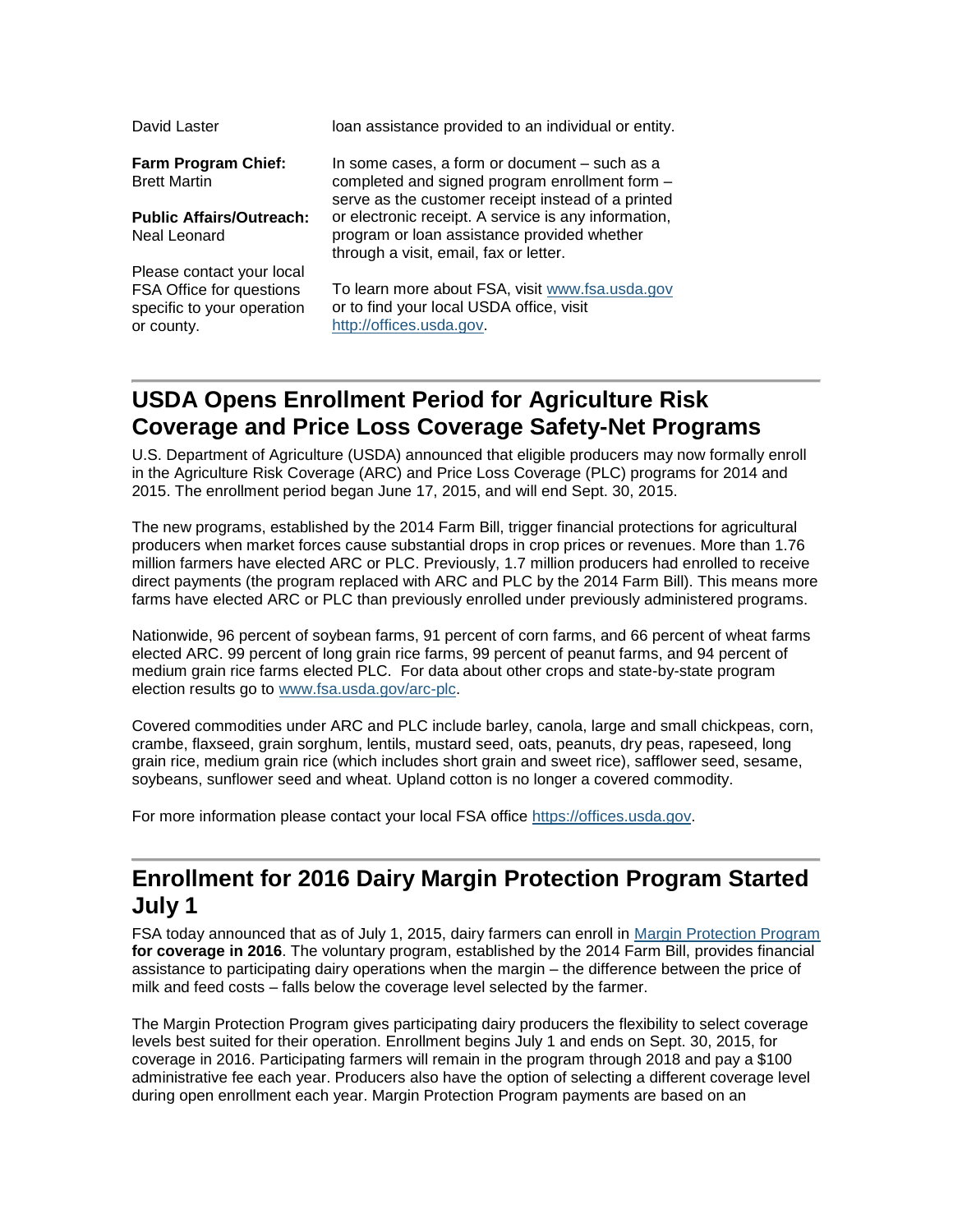operation's historical production. An operation's historical production will increase by 2.61 percent in 2016 if the operation participated in 2015, providing a stronger safety net.

USDA also has an online resource available to help dairy producers decide which level of coverage will provide them with the strongest safety net under a variety of conditions. The enhanced Web tool, available at [www.fsa.usda.gov/mpptool,](http://www.fsa.usda.gov/mpptool) allows dairy farmers to quickly and easily combine their unique operation data and other key variables to calculate their coverage needs based on price projections. Producers can also review historical data or estimate future coverage based on data projections. The secure site can be accessed via computer, mobile phone, or tablet, 24 hours a day, seven days a week.

Dairy operations enrolling in the program must meet conservation compliance provisions. Producers participating in the Livestock Gross Margin insurance program may register for the Margin Protection Program, but this new margin program will only begin once their livestock dairy insurance coverage has ended. Producers must also submit form CCC-782 for 2016, confirming their Margin Protection Program coverage level selection, to the local Farm Service Agency (FSA) office. If electing higher coverage for 2016, dairy producers can either pay the premium in full at the time of enrollment or pay a minimum of 25 percent of the premium by Feb. 1, 2016.

For more information, visit FSA online at [www.fsa.usda.gov/dairy](http://www.fsa.usda.gov/dairy) for more information, or stop by a local FSA office to learn more about the Margin Protection Program. To find a local FSA office in your area, visit [http://offices.usda.gov.](http://offices.usda.gov/)

# <span id="page-2-0"></span>**2015 ACREAGE REPORTING DATES**

In order to comply with FSA program eligibility requirements, all producers are encouraged to visit their local FSA County Office to file an accurate crop certification report by the applicable deadline.

The following acreage reporting dates are applicable for the entire state of Georgia:

July 15, 2015: ALL crops for which an earlier specific acreage reporting date is not established - These crops include, but are not limited to Corn, Cotton, Grain Sorghum, Peanuts, Soybeans.

August 15, 2015: Fresh Market Tomatoes (planted 7/1-8/15)

September 15, 2015: Fresh Market Sweet Corn (Planted 7/15-8/25)

The following exceptions apply to the above acreage reporting dates:

If the crop has not been planted by the above acreage reporting date, then the acreage must be reported no later than 15 calendar days after planting is completed.

If a producer acquires additional acreage after the above acreage reporting date, then the acreage must be reported no later than 30 calendars days after purchase or acquiring the lease. Appropriate documentation must be provided to the county office.

If a perennial forage crop is reported with the intended use of "cover only," "green manure," "left standing," or "seed," then the acreage must be reported by July 15th.

Noninsured Crop Disaster Assistance Program (NAP) policy holders should note that the acreage reporting date for NAP covered crops is the earlier of the dates listed above or 15 calendar days before grazing or harvesting of the crop begins.

For questions regarding crop certification and crop loss reports, please contact your local FSA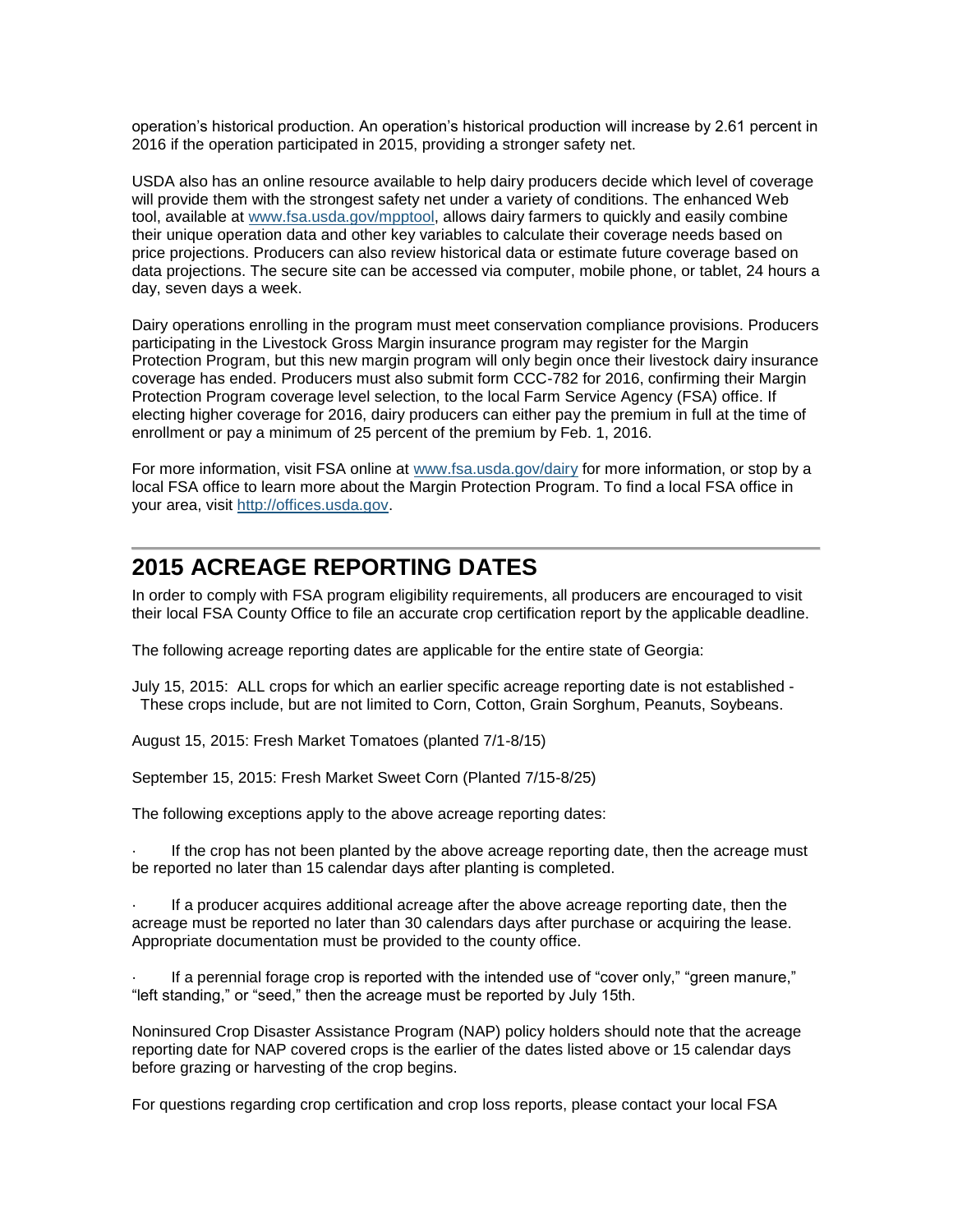County Office.

#### <span id="page-3-0"></span>**Producers Must Report Prevented Planting and Failed Acres**

USDA Farm Service Agency (FSA) reminds producers to report prevented planting and failed acres in order to establish or retain FSA program eligibility.

Producers must report crop acreage they intended to plant, but due to natural disaster, were prevented from planting. Prevented planting acreage must be reported on form CCC-576, Notice of Loss, no later than 15 calendar days after the final planting date as established by FSA and Risk Management Agency (RMA).

The Final Planting Dates for corn, cotton, grain sorghum, peanuts, soybeans and most every other spring/summer-seed crop have already passed. Therefore, if a producer is unable to report the prevented planting acreage within the 15 calendar days following the final planting date, a late-filed report can be submitted. However, late-filed reports of Prevented Planting will only be accepted if FSA conducts a farm visit to assess the eligible disaster condition that prevented the crop from being planted. A measurement service fee will be charged.

Additionally, producers with failed acres should also use form CCC-576, Notice of Loss, to report failed acres. If a producer wishes to file a Report of Failed Acres, the request must be filed BEFORE the crop is destroyed. In addition, if the loss is for a crop covered by the Non-Insured Crop Disaster Assistance Program (NAP), producers must file a Notice of Loss within 15 days of the occurrence of the disaster or when losses become apparent.

Please contact the your local FSA County Office for further details and information on filing a Notice of Loss. To find your local FSA office visit [http://offices.usda.gov.](http://offices.usda.gov/)

# <span id="page-3-1"></span>**USDA Announces New Support for Beginning Farmers and Ranchers**

Department Implementing New Farm Bill Programs, Unveiling New Centralized Online Resource to Support Next Generation of Farmers

USDA has announced the implementation of new Farm Bill measures and other policy changes to improve the financial security of new and beginning farmers and ranchers. USDA also unveiled [www.USDA.gov/newfarmers,](http://www.usda.gov/wps/portal/usda/newfarmers?navid=newfarmers) a new website that will provide a centralized, one-stop resource where beginning farmers and ranchers can explore the variety of USDA initiatives designed to help them succeed.

USDA's [www.usda.gov/newfarmers](http://www.usda.gov/newfarmers) has in depth information for new farmers and ranchers, including: how to increase access to land and capital; build new market opportunities; participate in conservation opportunities; select and use the right risk management tools; and access USDA education, and technical support programs. These issues have been identified as top priorities by new farmers. The website will also feature instructive case studies about beginning farmers who have successfully utilized USDA resources to start or expand their business operations.

Today's policy announcements in support of beginning farmers and ranchers include:

• Waiving service fees for new and beginning farmers or ranchers to enroll in the Non-Insured Crop Disaster Assistance Program (NAP) for the 2014 crop year. NAP provides risk management tools to farmers who grow crops for which there is no crop insurance product. Under this waiver,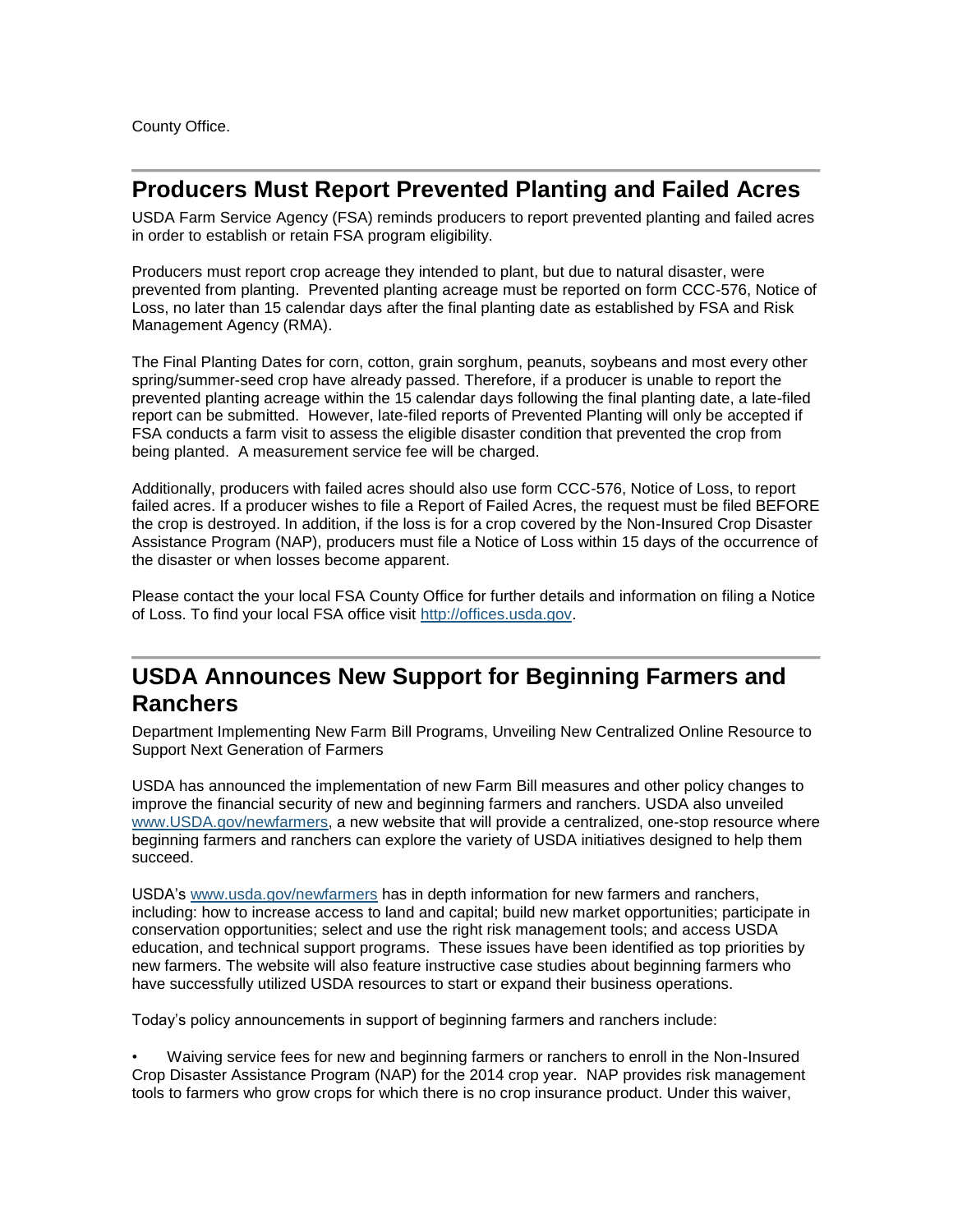announced via an [official](http://www.fsa.usda.gov/Internet/FSA_Notice/nap_162.pdf) notice to Farm Service Agency offices, farmers and ranchers whom already enrolled in NAP for the 2014 crop year and certified to being a beginning farmer or social disadvantaged farmer are eligible for a service fee refund.

• Eliminating payment reductions under the [Conservation Reserve Program](http://www.fsa.usda.gov/FSA/webapp?area=home&subject=copr&topic=crp) (CRP) for new and beginning farmers which will allow routine, prescribed, and emergency grazing outside the primary nesting season on enrolled land consistent with approved conservation plans. Previously, farmers and ranchers grazing on CRP land were subject to a reduction in CRP payments of up to 25 percent. Waiving these reductions for new and beginning farmers will provide extra financial support during times of emergency like drought and other natural disasters.

• Increasing payment rates to beginning farmers and ranchers under Emergency Assistance for [Livestock, Honeybees and Farm-Raised Fish Program \(ELAP\). U](http://www.fsa.usda.gov/Internet/FSA_File/elap_honeybee_fact_sht.pdf)nder this provision, beginning farmers can claim up 90 percent of losses for lost livestock, such as bees, under ELAP. This is a fifty percent increase over previously available payment amounts to new and beginning farmers.

In the near future, USDA will also announce additional crop insurance program changes for beginning farmers and ranchers – including discounted premiums, waiver of administrative fees, and other benefits.

Additional information about USDA actions in support of beginning farmers and ranchers is available [here.](http://www.usda.gov/wps/portal/usda/usdahome?contentidonly=true&contentid=usda-results-beginning-farmers.html)

#### <span id="page-4-0"></span>**MAL and LDP Policy Changes for Crop Years 2015-2018**

The Agricultural Act of 2014 authorized 2014-2018 crop year Marketing Assistance Loans (MALs) and Loan Deficiency Payments (LDPs), with a few minor policy changes.

Among the changes, farm-stored MAL collateral transferred to warehouse storage will retain the original loan rate, be allowed to transfer only the outstanding farm-stored quantity with no additional quantity allowed and will no longer require producers to have a paid for measurement service when moving or commingling loan collateral.

MALs and LDPs provide financing and marketing assistance for wheat, feed grains, soybeans, and other oilseeds, pulse crops, rice, peanuts, cotton, wool and honey. MALs provide producers interim financing after harvest to help them meet cash flow needs without having to sell their commodities when market prices are typically at harvest-time lows. A producer who is eligible to obtain a loan, but agrees to forgo the loan, may obtain an LDP if such a payment is available. Marketing loan provisions and LDPs are not available for sugar and extra-long staple cotton.

FSA is now accepting requests for 2015 MALs and LDPs for wool as well as LDPs for unshorn pelts. MAL and LDP requests for all other eligible commodities will be accepted after harvest. FSA continues to accept MAL and LDP requests for 2014 crops with upcoming deadlines.

Before MAL repayments and LDP disbursements can be made, producers must meet the requirements of actively engaged in farming, cash rent tenant and member contribution.

Additionally, form CCC-902 and CCC-901 must be submitted for the 2014 crop year, if applicable, with a county committee determination and updated subsidiary files.

To be considered eligible for an LDP, producers must have form [CCC-633EZ,](http://forms.sc.egov.usda.gov/efcommon/eFileServices/eFormsAdmin/CCC0633EZ_140328V03.pdf) Page 1 on file at their local FSA Office before losing beneficial interest in the crop. Pages 2, 3 or 4 of the form must be submitted when payment is requested.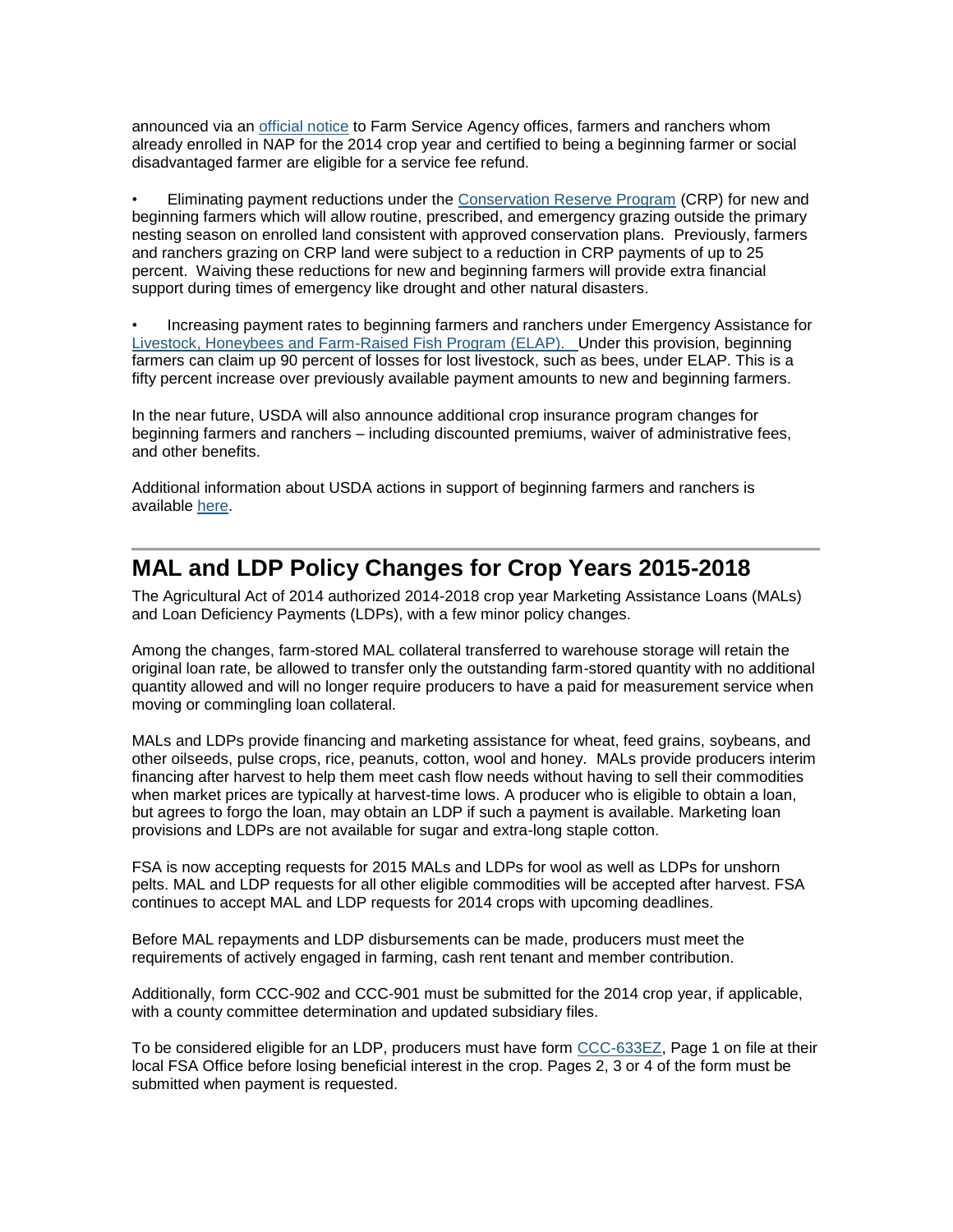The 2014 Farm Bill also establishes payment limitations per individual or entity not to exceed \$125,000 annually on certain commodities for the following program benefits: price loss coverage payments, agriculture risk coverage payments, marketing loan gains (MLGs) and LDPs. These payment limitations do not apply to MAL loan disbursements.

Adjusted Gross Income (AGI) provisions were modified by the 2014 Farm Bill, which states that a producer whose total applicable three-year average AGI exceeds \$900,000 is not eligible to receive an MLG or LDP.

For more information and additional eligibility requirements, please visit a nearby USDA Service Center or FSA's website [www.fsa.usda.gov.](http://www.fsa.usda.gov/)

# <span id="page-5-0"></span>**Direct Loans**

FSA offers direct farm ownership and direct farm operating Loans to producers who want to establish, maintain or strengthen their farm or ranch. FSA loan officers process, approve and service direct loans.

Direct farm operating loans can be used to purchase livestock and feed, farm equipment, fuel, farm chemicals, insurance and other costs including family living expenses. Operating loans can also be used to finance minor improvements or repairs to buildings and to refinance some farm-related debts, excluding real estate.

Direct farm ownership loans can be used to purchase farmland, enlarge an existing farm, construct and repair buildings, and to make farm improvements.

The maximum loan amount for both direct farm ownership and operating loans is \$300,000 and a down payment is not required. Repayment terms vary depending on the type of loan, collateral and the producer's ability to repay the loan. Operating loans are normally repaid within seven years and farm ownership loans are not to exceed 40 years.

Please contact your local FSA office for more information or to apply for a direct farm ownership or operating loan.

#### <span id="page-5-1"></span>**Guaranteed Loan Program**

FSA guaranteed loans allow lenders to provide agricultural credit to farmers who do not meet the lender's normal underwriting criteria. Farmers and ranchers apply for a guaranteed loan through a lender, and the lender arranges for the guarantee. FSA can guarantee up to 95 percent of the loss of principal and interest on a loan. Guaranteed loans can be used for both farm ownership and operating purposes.

Guaranteed farm ownership loans can be used to purchase farmland, construct or repair buildings, develop farmland to promote soil and water conservation or to refinance debt.

Guaranteed operating loans can be used to purchase livestock, farm equipment, feed, seed, fuel, farm chemicals, insurance and other operating expenses.

FSA can guarantee farm ownership and operating loans up to \$1,392,000. Repayment terms vary depending on the type of loan, collateral and the producer's ability to repay the loan. Operating loans are normally repaid within seven years and farm ownership loans are not to exceed 40 years.